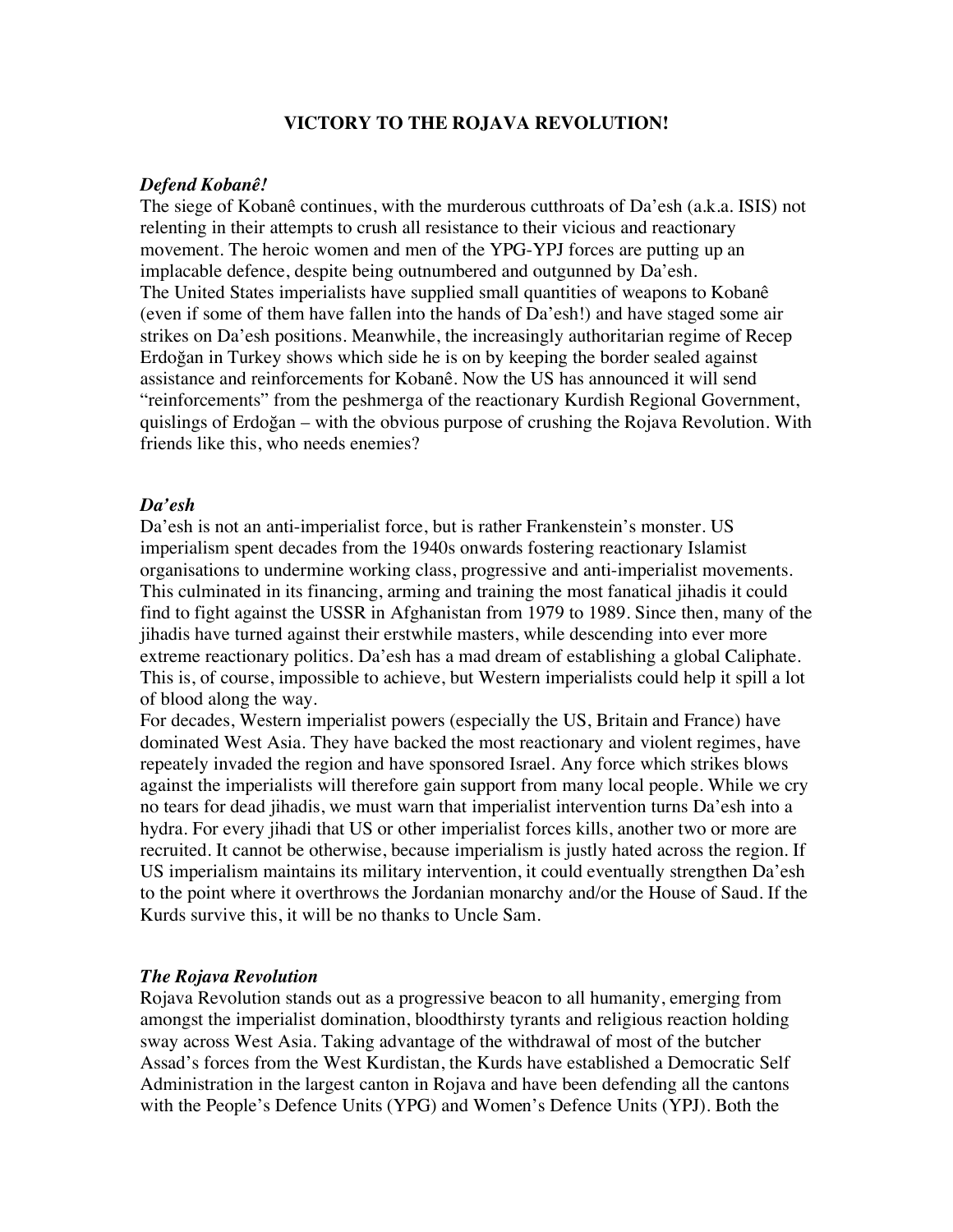heroism of the YPG-YPJ and the commitment of the PYD and other progressive forces to the liberation of women have, quite deservedly, gained the admiration of the world. At the heart of the Rojava Revolution is democratic confederalism, which offers a solution to the national problem, not only in Kurdistan, but everywhere. Instead of constructing capitalist nation States, which can only ever oppress those within their borders and enslave national minorities, democratic confederalism relies on autonomy for all, down to the smallest local level. And it is democratic confederalism that is the secret to reconstructing West Asia and the world along progressive and humane lines.

#### *The Class Struggle Road*

What, then, is the road forward? Da'esh is the immediate enemy against which the Kurds are defending themselves. This Frankenstein's monster must be slain, but it can only be done by the region's workers and oppressed masses themselves. Imperialist intervention will only strengthen the monster. The solution is the unity of workers in struggle against jihadi reaction and against all the oppressors and their flunkies. Workers, united, can draw the oppressed masses in behind them and confront the US and other Western imperialists, Russia, the butcher Assad, the Turkish chauvinist Erdoğan and his AKP, Erdoğan's quislings in the KDP and PUK, the Gulf monarchies, the mullahs of Iran, the Shi'ite sectarians of Iraq and, last but not least, the Zionist war machine in Israel. This is a formidable list of enemies, but each of them is hated passionately by those they oppress. The people of West Kurdistan and their supporters need to recognise that the Rojava Revolution, to its present point, has been made possible by a set of circumstances that cannot be replicated elsewhere. Assad had withdrawn his forces from Rojava in order to address greater dangers closer to home, No other government will give a revolution that space, so the only road forward is class struggle.

It is class struggle that can unite workers across national and sectarian divides and draw in the oppressed masses behind them. The struggle against Da'esh is necessarily military at this point, because the right to use reasonable force in self defence is inalienable. Fundamental change of power relations, though, can only occur when workers take their workplaces away from their employers. It is the workers, and only the workers, who can change the world.

## *The Choice*

There are two paths that the Rojava Revolution can take. One leads to certain defeat, while the other gives it a chance of surviving and flourishing. The PYD can become a pawn of imperialism, or it can be spark for a revolution which ends oppression altogether and establishes democratic confederalism. The PYD, of course, has the right to obtain arms from wherever necessary, even from the imperialists, but that is conditional on no concessions being made on points of principle. If the PYD sells its soul to the imperialists by allowing itself to be used against Arabs who resist imperialism, or takes a backward step in its revolutionary democratic confederalism, all the reactionary forces in West Asia will be able to turn the masses against the Kurds once more. The Rojava Revolution will then die – perhaps even at the hands of the PYD itself. If the PYD takes the course of class struggle, the Rojava Revolution has a fighting chance.